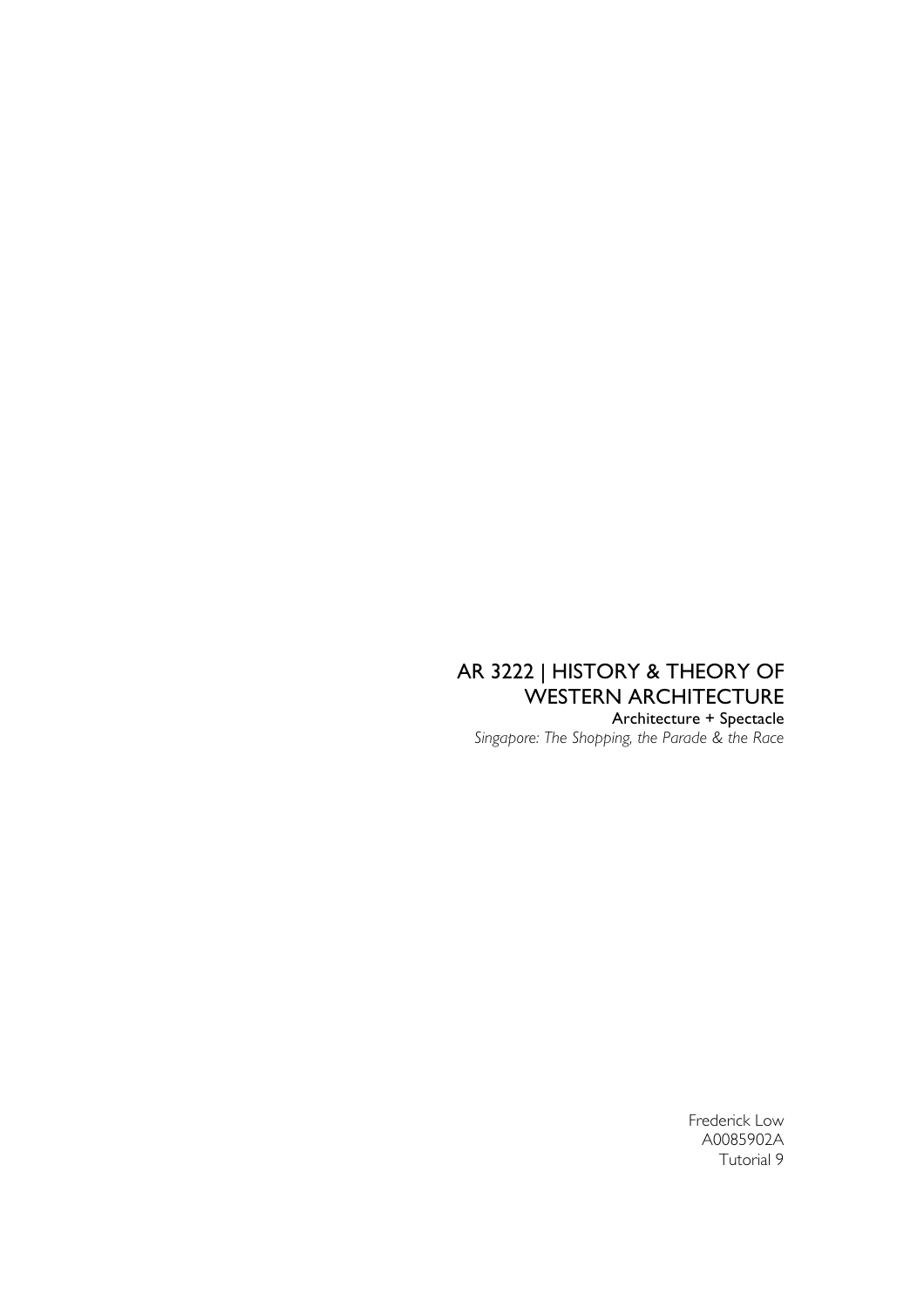"The spectacle manifests itself as an enormous positivity, out of reach and beyond dispute. All it says is: "Everything that appears is good; whatever is good will appear."" - Guy Debord, *The Society of the Spectacle*

#### INTRODUCTION

From the ancient temples of Greece to the palaces and shrines built for the Emperors in the Far East, the notion of the spectacle has been imbued in architecture since the beginning of time. In the past, foundations that which constituted a spectacle were strongly driven by and greatly entrenched in culture, faith and ideology and as Debord puts it*, "the spectacle manifests itself as an enormous positivity"(Debord,)* one that has the ability to generate immense pride amongst the citizens of the state through its showcase of wealth, ideals and construction prowess. With its great regard to the history, culture and ideals of the land it stands on, the spectacle is in its own right the *"advertisement"* for the place it originates.

Aligned to precise definitions, the spectacles of the past were notable, dramatic and eye catching to say the least, claiming an unspoken decree that the physical construct of the architecture was of utmost importance in the establishment of a stronghold.

However, as society progresses, the constituents of the same spectacle has evolved as well. With the inception of advanced technology, new construction methods and materials, the physicality of the architecture can no longer be said to be the only discerning element of the spectacle albeit still as important. Some might even go so far to argue that gigantism is no longer a precursor for a structure to be considered a spectacle.

Acknowledging this, the increasingly globalized world of today, stricken by the ideals of consumerism and western capitalism, has, as a result, introduced an added dimension to the modern spectacle; money-centrism. Undeniably, the larger, more luminous and more lavish still drives the spectacular in architecture; that which is slowly waning from this *ever-so-bright* picture is its origins. Perhaps, architecture (spectacle) today has indeed quietly fallen into the effects of *"corporate advertising and consumerist displays",* arguably giving up the social, cultural and historical context in favor of creating the iconic spectacle, one without a foundation that is rooted deeper, beyond the surficial display of wealth and the want for more of it.

With that in mind, modern spectacles seemingly promote a new culture that is no longer distinct to different states. This new culture of consumerism fuels the need for even more of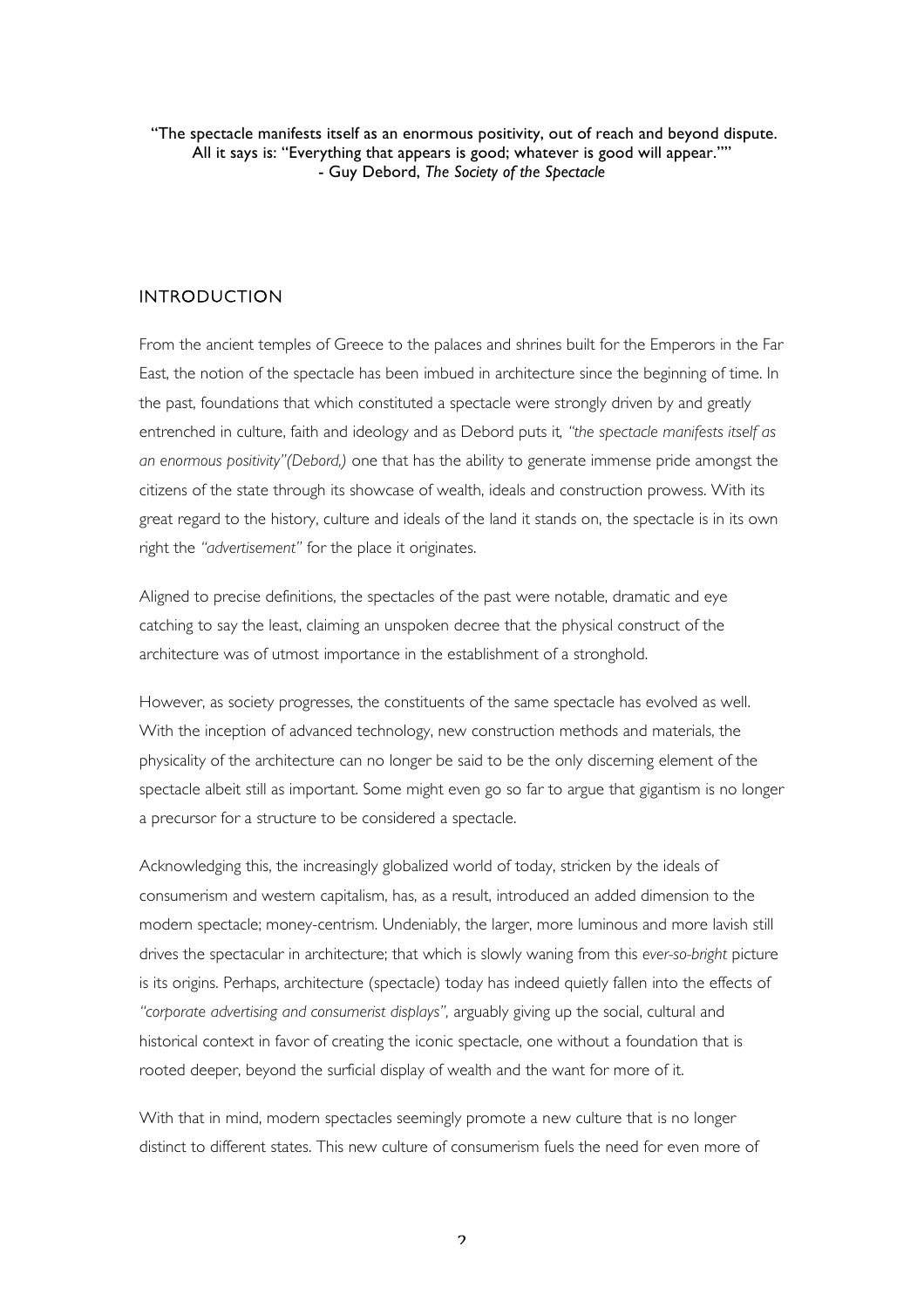the spectacular, creating a self-powering cycle of visually striking performances or displays. This inevitably leads to an accumulation of spectacles in the modern city that targets the globalized citizen, an accumulation of iconic architecture and specifically those that extend even beyond the physical construct of the architecture. In advancing, society has highlighted the more symbolic nature of the spectacular: by way of a person's behavior in and around the architecture, embracing the act of consuming as part of the performance as well. In any case, the reason behind why the spectacle is conceived is as important as, if not more than, the manner by which it is being constructed.

That said, through the use of two prominent public events in Singapore, namely the Formula 1 Grand Prix and the National Day Parade, and the nature of the country itself, this essay aims to explore the makings of the modern spectacle with a focus on how it extends beyond the physicality of the architecture, encroaching into the areas within and around. This represents a move into the intangibles (human perception and social construct); the validation of which is based on the understanding of the resident and visitor dichotomy. The essay will also look into how the new economy, with its money centrism, places an overt emphasis on 'The Spectacle' rather than that which gave rise to it.

#### DISPUTABLY "OUT OF REACH"

It is widely understood that the modern spectacle establishes itself as an entity of the human psyche with the aid of digital tools and advertising in today's contemporary society. Notwithstanding its exterior formal language, the modern day architectural spectacle employs the means of print technology and digital imaging in advertising to achieve its desired subliminal effect. Arguably, the modern spectacle seemingly advertises for itself, with little regard for the place it originates, unlike those of the past. Debatably, spectacles such as the Formula 1 in Singapore use advertisements and its branding to promote the universal culture of consumerism highlighting nothing more than wealth and its money centric nature. What you see on the billboards fail to encompass the actuality of the performance.

Dorrian suggests that technology plays a big part in conveying the spectacle. Computer renderings have the ability to create utopic imagery through the elimination of visual noise in the periphery of the object. An idealized notion is often the product of this purification where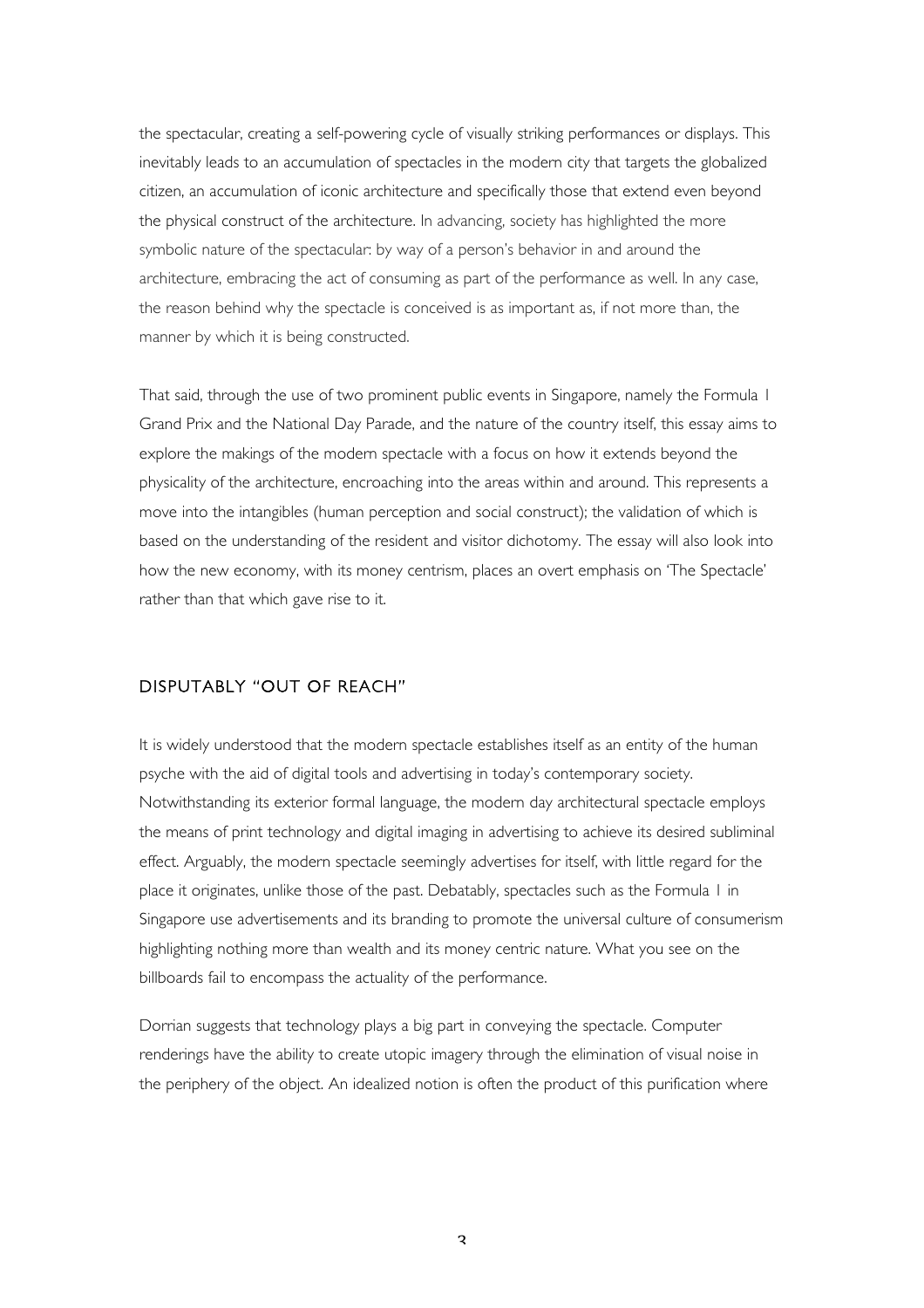*"objects seem taut, more than present."1*

While it seems that technology has enabled the 'creation' of an ideal and allowed for reality to be superseded, we are nudged back into reality, once we see that the actuality *"won't be seen in the official portraits..."(Dorrian 47)* With reference to nineteenth century spectacles that *"emerge within a magical, enchanting aura, that dazzle with their own brilliance"(Dorrian 48) –*what you see is what you get–, the spectacle of the contemporary society is seemingly based on pure human perception and advertising condition, repetition and technology manipulation.

An architectural spectacle is expected to serve up a visual feast, the gap between what is expected and what is presented is to be "compensated for by the actions of a willing and complicit viewer"2 – convincing oneself of the grandeur. With this regard, the spectacle can be said to have attained its position as an intangible entity, almost conceptualized in the human psychological as *"the more difficult it is to believe... the more it is worth it to manage to"(Dorrian 43)*

#### SPECTACULAR SINGAPORE: GP + NDP

Encompassing a vast majority of the traits of a contemporary society is the highly urbanized citystate, Singapore.

In the context of Singapore, two similar public events come to mind. The Formula 1 Grand Prix (GP) and the National Day Parade (NDP) are both annual events that take place in the city centre, making use of the city's skyline as its backdrop. Both public events are in fact considered urban spectacles in their own right: visually striking, unusual and dramatic. However, as similar as they might appear to be, the two spectacles maintain vastly different approaches and outcomes in enforcing itself as spectacles within the boundaries of society's social construct.

The Singapore GP is a motor race on the calendar of the FIA Formula One World Championship. The event takes place on the Marina Bay Street Circuit, marketing itself as the world's first night race and Asia's first street circuit.3 This annual act awakens the city centre, bringing it to life and to light quite literally. Every September, for the 3 days of the event, the vocal prowess of performing artists and resounding motor engines echoes through the city centre, overriding the otherwise monotonous drone of daily city commute. The race makes use

*<sup>1</sup> Dorrian, Mark. The Way the World Sees London: Thoughts in a Millennial Urban Spectacle.. Anthony Vidler. Williamstown MA: Stering and Francine Clark Art Institute, 2008. 44.*

*<sup>2</sup> Dorrian, Mark. The Way the World Sees London: Thoughts in a Millennial Urban Spectacle.*

*<sup>3</sup> http://en.wikipedia.org/wiki/Singapore\_Grand\_Prix, Accessed, 09 October 2012*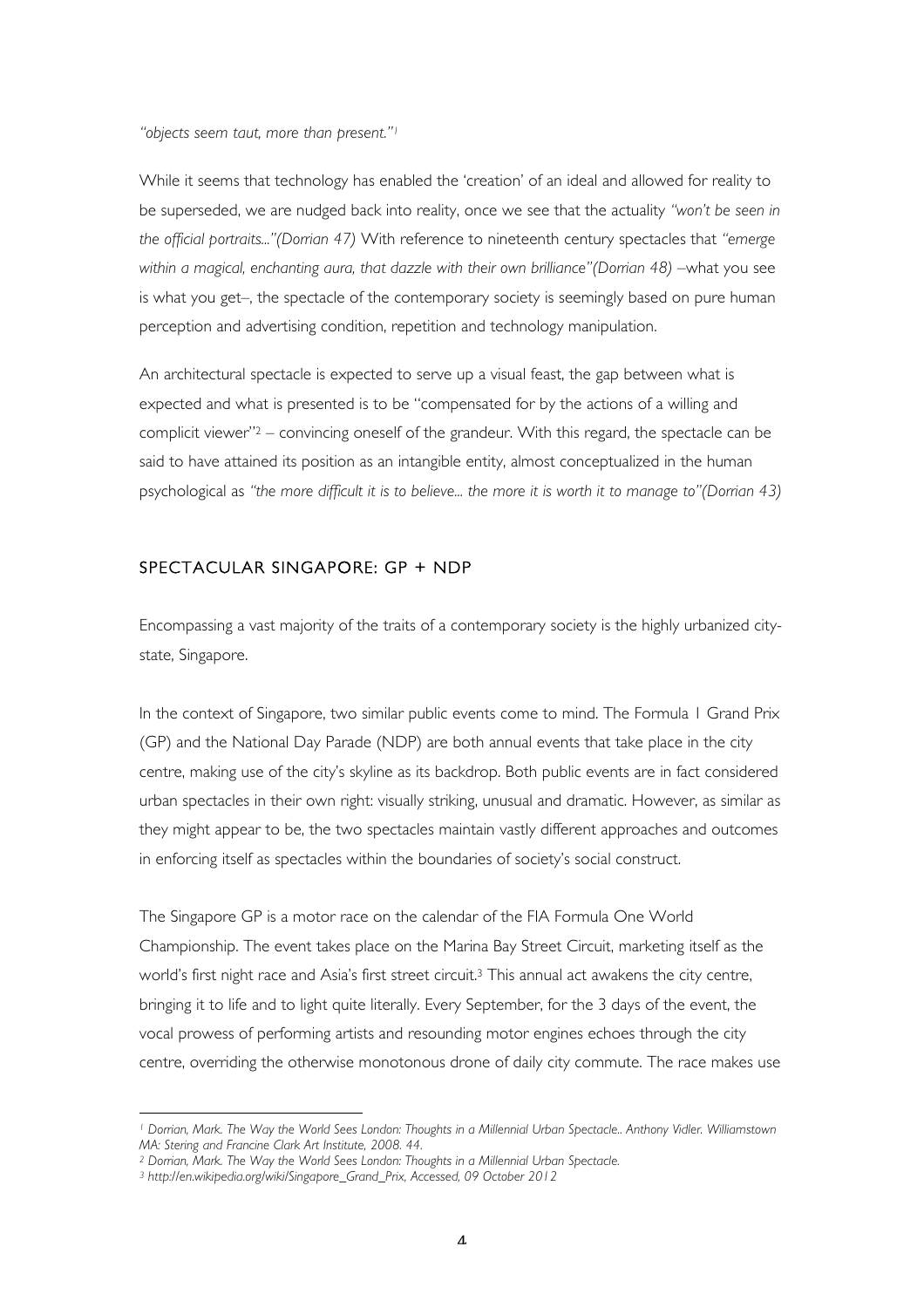of existing road infrastructure as its course while lighting technology4 enables artificial sunlight at night. Tourists flock from all around the world for the GP, significantly increasing tourist receipts. According to the Trade and Industry Ministry, *"the race has (also) reaped benefits such as enhancing Singapore's image…"* calling it a necessary event in Singapore. 5

Celebrated just one month before the GP is the National Day Parade. The NDP is a national ceremony in Singapore held in commemoration of the country's independence.6 Traditionally held at the National Stadium, a location away from the city centre, the parade has since shifted to The Float@Marina Bay in light of the demolishing and rebuilding of the stadium. Similar to the GP, NDP transforms the city's skyline with a dazzling fireworks display. In a more literal manner, the theatrical and thematic aspect of the parade easily classifies the celebration as a spectacle. And for a few minutes in the night of celebration, after the military shows, march-past and flypast, the city centre comes to a standstill as proud Singaporeans sing to the national anthem.

As Debord puts it, "the spectacle appears at once as society itself, as a part of society and as a means of unification. As a part of society, it is that sector where all attention, all consciousness converges."7

Both events are undoubtedly highlights on the Singapore yearly calendar and surely they both make use of the urban construct of Singapore as a spectacle but therein within the statement by Debord, lie the fundamental difference between the two.

In sync with spectacles of the past, the NDP is fuelled by the need for nation building and citizenship pride, rooted deep in history, ideals and culture – it is a spectacular celebration of the nation's independence after the demerger from Malaysia in 1965. Conversely, the GP is driven by the consumerist culture, a spectacle leaning towards all that makes up a 'modern spectacle'. Some locals, in fact, shun the race *"as the city's financial district is sealed off for the weekend, causing traffic difficulties"* Attributes that contributed to this unpopularity are the inconveniences, *"in terms of getting to work, the crowd and, the noise."(Mohandas)* The reality of the performance is thus being overshadowed and downplayed by how it is carried out, portrayed and sold to the globalized citizen – *almost* a mild example of Potemkin8.

*<sup>4</sup> "Let there be light - illuminating the Singapore Grand Prix". Formula1.com. 2008-02-08. Accessed 09 October 2012 <sup>5</sup> Vimita, Mohandas. "Singaporeans must accept F1 race as necessary event: MTI." Channelnewsasia [Singapore] 22 09 2012, Web. 09 Oct. 2012. <http://www.channelnewsasia.com/stories/singaporelocalnews/view/1227488/1/.html> <sup>6</sup> http://en.wikipedia.org/wiki/National\_Day\_Parade, Accessed 10 October 2012*

*<sup>7</sup> Debord (1994) [1967] The Society of the Spectacle, translation by Donald Nicholson-Smith (New York: Zone Books)*

*<sup>8</sup> "In modern usage, is any construct, physical or figurative, intended to deceive outside people into thinking that something is better than it actually is." <http://en.wikipedia.org/wiki/Potemkin\_village>*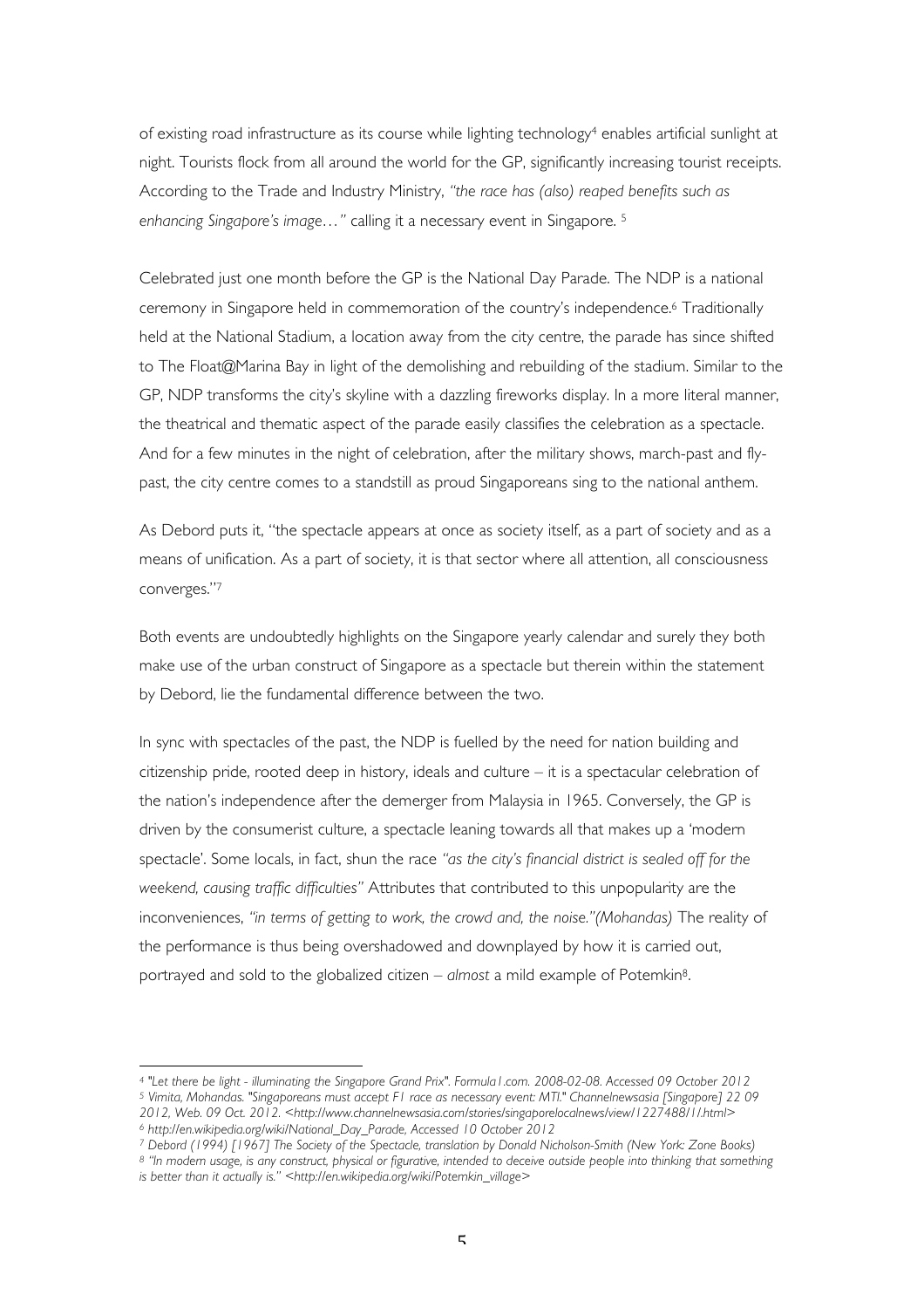This is where the dichotomy between the resident and the visitor, and/or globalized citizen, filters in. How the spectacle is viewed is greatly skewed and biased. In its essence, the GP can be described as a visitor's spectacle and the NDP a resident's spectacle. Fabricated precisely for the purposes of boosting tourism receipts, the GP epitomizes the consumerist culture, creating a 'meaningless' space that *"performs the same role as black holes in the universe: essences through which meaning disappears"9,* creating junkspace. While the resident sees the GP as empty, almost meaningless, the visitor wows at the spectacle that has been constructed for them, wowed by the 'sale' of the idea, held in captivity by consumerist, cooperate advertising. Arguably, the derivation of citizen pride can however, be leeched from the praises of the visitor. But more often than not, this does not happen.

That said, it would be a folly to claim that the NDP does not display any form of the consumerist nature of the country. The truth would be that while both the spectacles exist within the confines of the contemporary consumerist society, the F1 is clearly more overt while the NDP takes a more subversive stance with regards to its portrayal.

Perhaps the NDP is the best example in Singapore where a spectacle is derived from keen intentions. It is a spectacle created for the people, one that promotes the Singapore story, rooted in history. But with the creeping lichens of consumerism that is embedded into the system, we can only hope away the risks of going through *"the decline of being into having, and having into merely appearing."(Debord)*

#### SHOPPING + JUNKSPACE

 

That said, the act of consuming as a spectacle comes into light. Amongst many things the country promotes itself to be, Singapore endorses itself as a shopping paradise, one that posses 'an unrivalled selection of shopping malls'. Acknowledging that the GP is in itself an act of consumption, shopping aligns itself to all that has been discussed earlier – the act of capitalist consumerism is seen defined as a nonstop performance of a built space, where the constant revamps and renovations, have reduced the role of the builder to be part of the system where history is over written by something supposedly 'greater', universal and more desired, embracing the ideals of capitalism, creating spectacles that are borne out of consumption i.e. the developments along orchard road, Orchard Ion etc..

*<sup>9</sup> Rem Koolhaas, "Junkspace," in Havard School of Design Guide to Shopping, ed. C. J. Chung (Hong Kong: Taschen, 2002), 09 October 2012*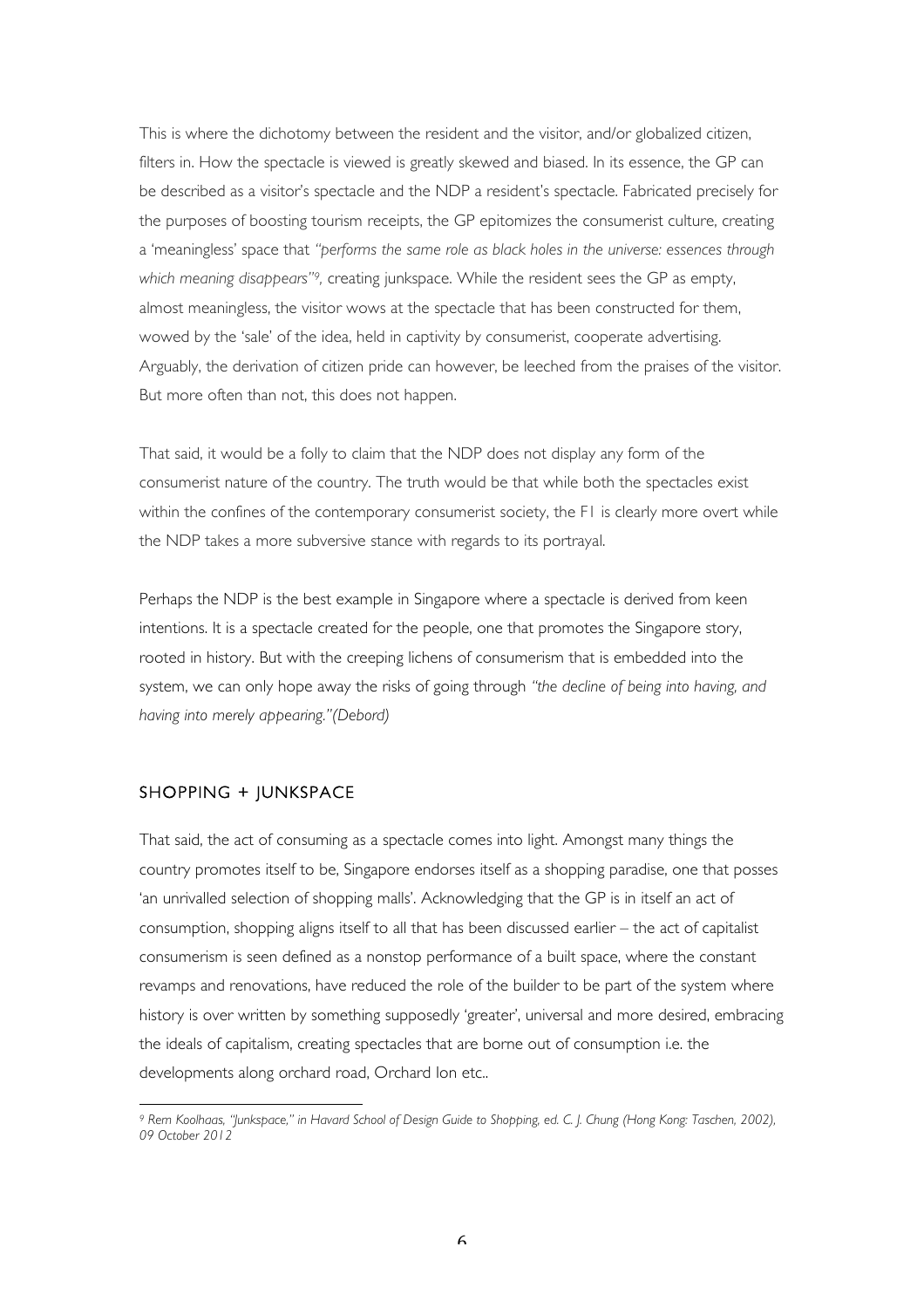The urban landscape of Singapore is therefore a symbol of wealth and metaphor of consumerist ideals. The accumulation of which results in the classification of Singapore as an urban spectacle with most of the spectacular being derivatives of the consumerist culture and of capitalist consumption.

Jameson's spectacle *describes* the mall architecture of capitalist consumerism. The shopping mall is depicted to be a matrix of space with preconditions ranging from technological improvements, such as mechanisms like the escalators and air-conditioning, to 'theatrics' such as mannequins, counters, mirrors and display windows, masking service systems.<sup>10</sup> In a more symbolic gesture, consumerism/consumption in itself is the spectacle resulting in what is known as junkspace.

Rem Koolhaas propose the urban construct of modernization as junkspace.<sup>11</sup> More specifically, junkspace is that which 'coagulates' while modernization is in progress. It can be understood that junkspace is a landscape of 'placelessness' where the purpose of an area does not entail operating "socially as a culturally defined place"12, in the likes of air-conditioned shopping malls, spaces that encourage conspicuous consumption and discourage discrepant social interactions.

Hal Foster further observes that, "*As megastores govern more and more movement through cities, architecture and urbanism are more and more exposed as the mere coordination of flow."13* Hence the spectacle of the contemporary society extends beyond the physical construct of the architecture, penetrating the hard surface of the actual building into the space within. Reduced to mere coordination of flow, the physicality of the architecture is usurped by the literal act of consumption which in turn fuels the construction of more 'vessels', sustaining the performance.

The adaptation of the consumerist culture in Singapore has arguably led to the slow demise of the Singaporean culture with the increasing number of malls built and events carried out that are deep-seated in money centrism. The globalized citizen marvels at these spectacles, which are equivalent to junkspace, sometimes even ignorant of their participation in the performance. The extension of the spectacle beyond the physical construct of architecture can be argued to be a modern phenomenon leaving behind the elements of traditional spectacles and decisively moving into the catering the spectacular for the new global citizen.

*<sup>10</sup> Frederic Jameson, "Future City," New Left Review (May/June 2003):74*

<sup>11</sup> *Rem Koolhaas, "Junkspace," in Havard School of Design Guide to Shopping, ed. C. J. Chung (Hong Kong: Taschen, 2002), 09 October 2012, http://www.quotesque.net/junkspace/*

*<sup>12</sup> http://archinect.com/forum/thread/20324/koolhaas-junkspace*

*<sup>13</sup> Hal Foster, Design and Crime, and other Diatribes, London:Verso, 2002), 56*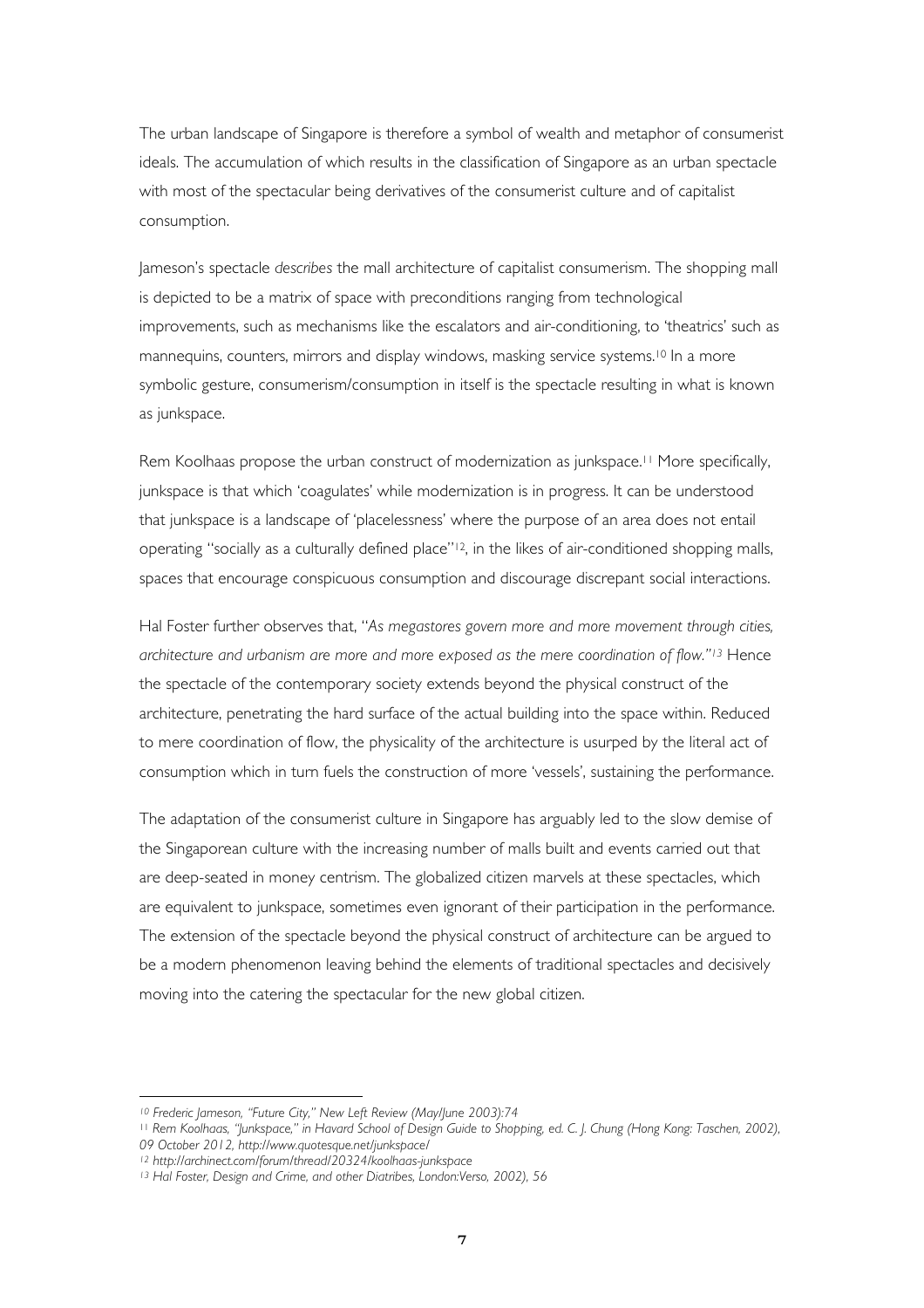It is encouraging to note that while the creation of junkspace is matter-of-fact in the contemporary society, the NDP provides us a glimmer of hope where the likelihood of a modern spectacle being purely a residue of capitalism, one that has been reduce to a massmanufactured good<sup>14</sup>, is being challenged.

## **CONCLUSION**

With the extension of the Formula 1 Grand Prix through till 201715, it seems like the spectacular sights and sounds in the heart of the city are here to stay. But with the impending completion of the new national stadium, the NDP's new home could well represent an existential withdrawal from the city center, deliberately distancing itself from any notion of a visitor's spectacle. The NDP can be said to be returning to its roots returning ironically, to the world's largest dome.16

*<sup>14</sup> Ian Buchanan, "Space in the Age of Non-Place," Deleuze and Space, ed. I. Buchanan and G. Lambet (Edinburgh: Edinburgh Up, 2005), 29*

<sup>15</sup> "Singapore GP extends F1 deal through 2017". 22 September 2012. Retrieved 09 October 2012.

<sup>16</sup> Voon, Terence. "New National Stadium to have world's largest dome: Roof can double as projector screen; stadium on track for opening in 2014." *Straits Times* [Singapore] 05 10 2012, n. pag. Web. 15 Oct. 2012. <http://www.straitstimes.com/breaking-news/singapore/story/new-national-stadium-have-worlds-largest-dome-20121005>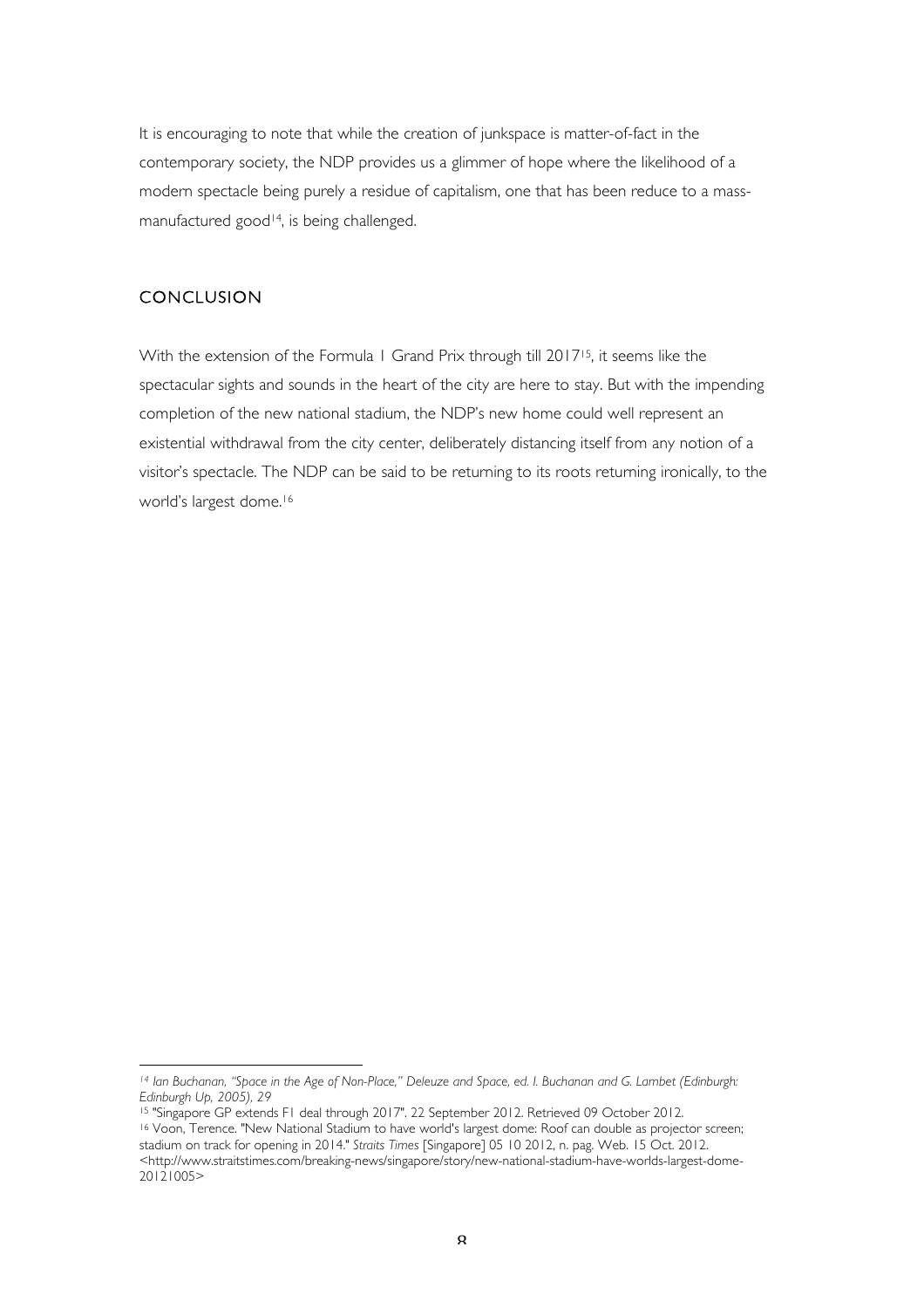### **REFERENCES**

Guy Debord, 1994. The Society of the Spectacle. Edition. Zone Books.

Fredric Jameson, 'Future City', in A. Krista Sykes (ed.), *Constructing a New Agenda: Architectural Theory 1993-2009* (New York: Princeton Architectural Press, 2010), pp. 246-67.

Mark Dorrian, '"The Way the World Sees London": Thoughts in a Millennial Urban Spectacle', in Anthony Vidler (ed.), *Architecture: Between Spectacle and Use* (Williamstown, MA: Sterling and Francine Clark Art Institute, 2008), pp. 41-57.

Adrian Parr, "The Greening of Junkspace" in *Hijacking Sustainability.* Cambridge, MA: MIT Press, 2009, 15- 32.

Hawken, Paul, Amory B. Lovins, and L. Hunter Lovins. *Natural Capitalism: Creating the Next Industrial Revolution.* London: Earthscan, 1999, pp. 82-110 &, ideally, 1-21.

Chuihua Judy Chung, ed., Harvard School of Design Guide to Shopping (Hong Kong: Taschen, 2002), 51- 53

Brush, Kathryn (2005) *The Unshaken Tree: Walter W. S. Cook on Kunstwissenschaft in 1924* in Deborah J. Johnson, David Ogawa, Kermit Swiler Champa *Seeing and Beyond: A Festschrift on Eighteenth to Twenty-First Century Art in Honor of Kermit S. Champa*, ed. Deborah J. Johnson and David Ogawa (Bern, Berlin, Frankfurt and New York: Peter Lang Verlag

http://www.yoursingapore.com/content/traveller/en/browse/shopping/shopping-in-singapore.html, Accessed 09 October 2012